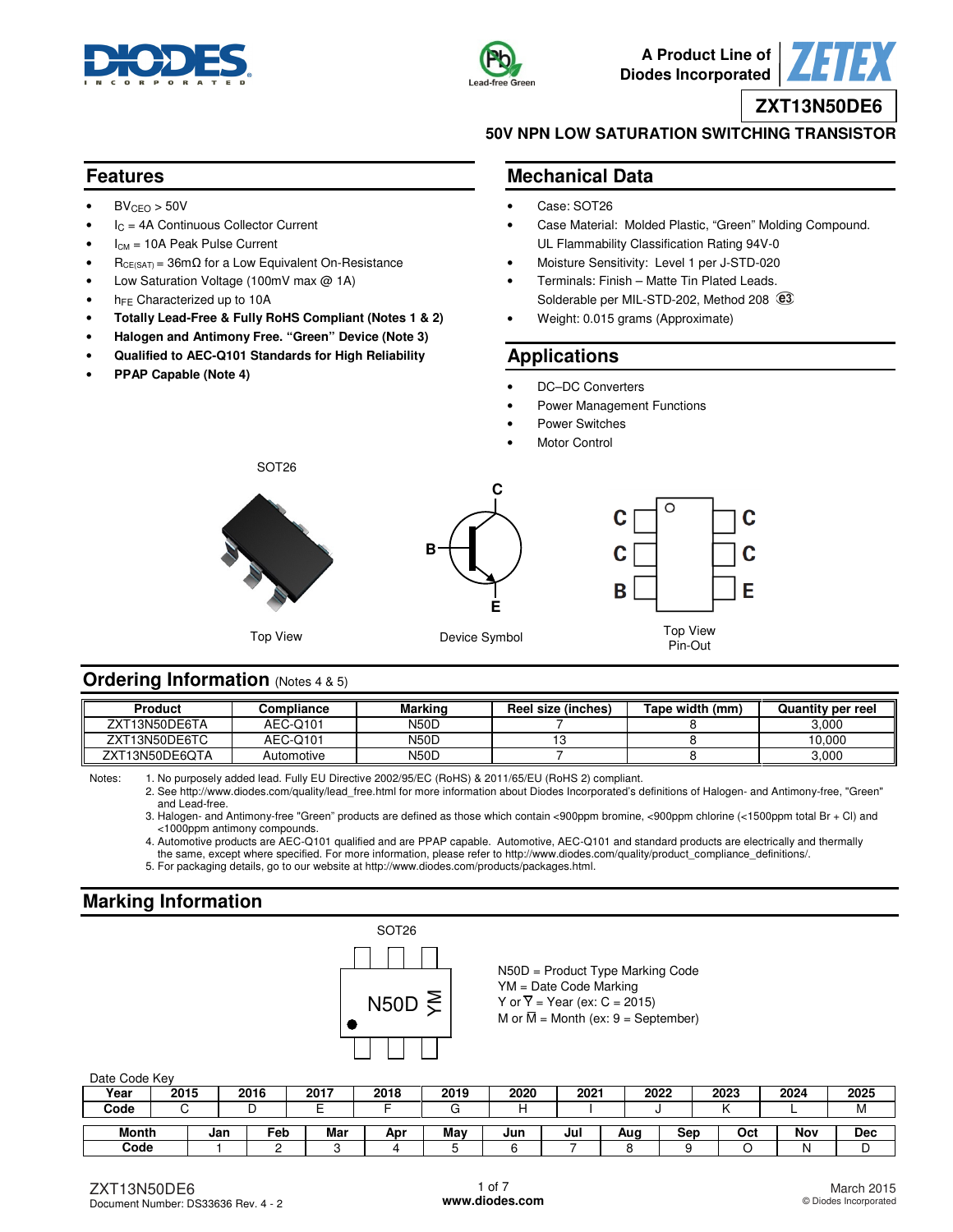



# Absolute Maximum Ratings (@TA = +25 °C, unless otherwise specified.)

| <b>Characteristic</b>        | Symbol                  | Value | Unit |
|------------------------------|-------------------------|-------|------|
| Collector-Base Voltage       | <b>V</b> <sub>CВО</sub> | 100   |      |
| Collector-Emitter Voltage    | <b>V</b> <sub>CEO</sub> | 50    |      |
| Emitter-Base Voltage         | <b>VEBO</b>             | 7.5   |      |
| <b>Base Current</b>          | IR.                     | 500   | mA   |
| Continuous Collector Current | IC.                     |       |      |
| Peak Pulse Collector Current | Iсм                     | 10    |      |

# **Thermal Characteristics** (@TA = +25°C, unless otherwise specified.)

| <b>Characteristic</b>                   |          | Symbol         | Value           | Unit          |  |
|-----------------------------------------|----------|----------------|-----------------|---------------|--|
| Power Dissipation                       | (Note 6) |                | 1.1<br>8.8      | W             |  |
| Linear Derating Factor                  | (Note 7) | $P_D$          | ۱.7<br>13.6     | $mW$ /°C      |  |
|                                         | (Note 6) |                | 113             |               |  |
| Thermal Resistance, Junction to Ambient | (Note 7) | $R_{\theta$ JA | 73              | $\degree$ C/W |  |
| Thermal Resistance, Junction to Lead    | (Note 8) | $R_{\theta$ JL | 18.6            |               |  |
| Operating and Storage Temperature Range |          | TJ, Tstg       | $-55$ to $+150$ | ۰c            |  |

# **ESD Ratings** (Note 9)

| <b>Characteristic</b>                      | Symbol         | Value | Unit | <b>JEDEC Class</b> |
|--------------------------------------------|----------------|-------|------|--------------------|
| Electrostatic Discharge - Human Body Model | <b>ESD HBM</b> | 4.000 |      | ЗΑ                 |
| Electrostatic Discharge - Machine Model    | <b>ESD MM</b>  | 400   |      |                    |

Notes: 6. For a device mounted with the collector lead on 25mm x 25mm 1oz copper that is on single-sided 1.6mm FR4 PCB; device is measured under still air conditions whilst operating in a steady-state.

7. Same as Note 6, except the device is measured at  $t \leq 5$  sec.

8. Thermal resistance from junction to solder-point (at the end of the collector lead).

9. Refer to JEDEC specification JESD22-A114 and JESD22-A115.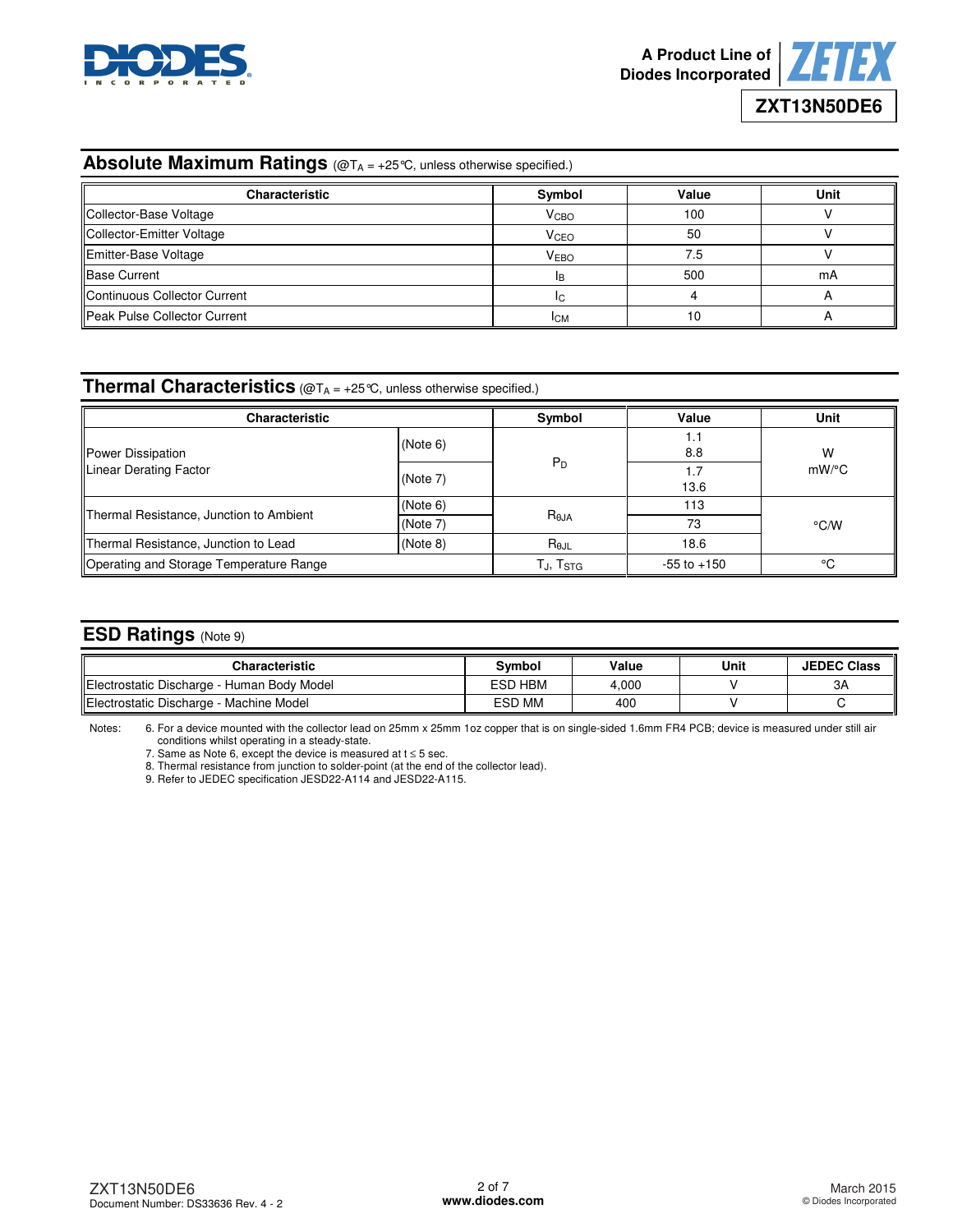

## **Thermal Characteristics and Derating Information**





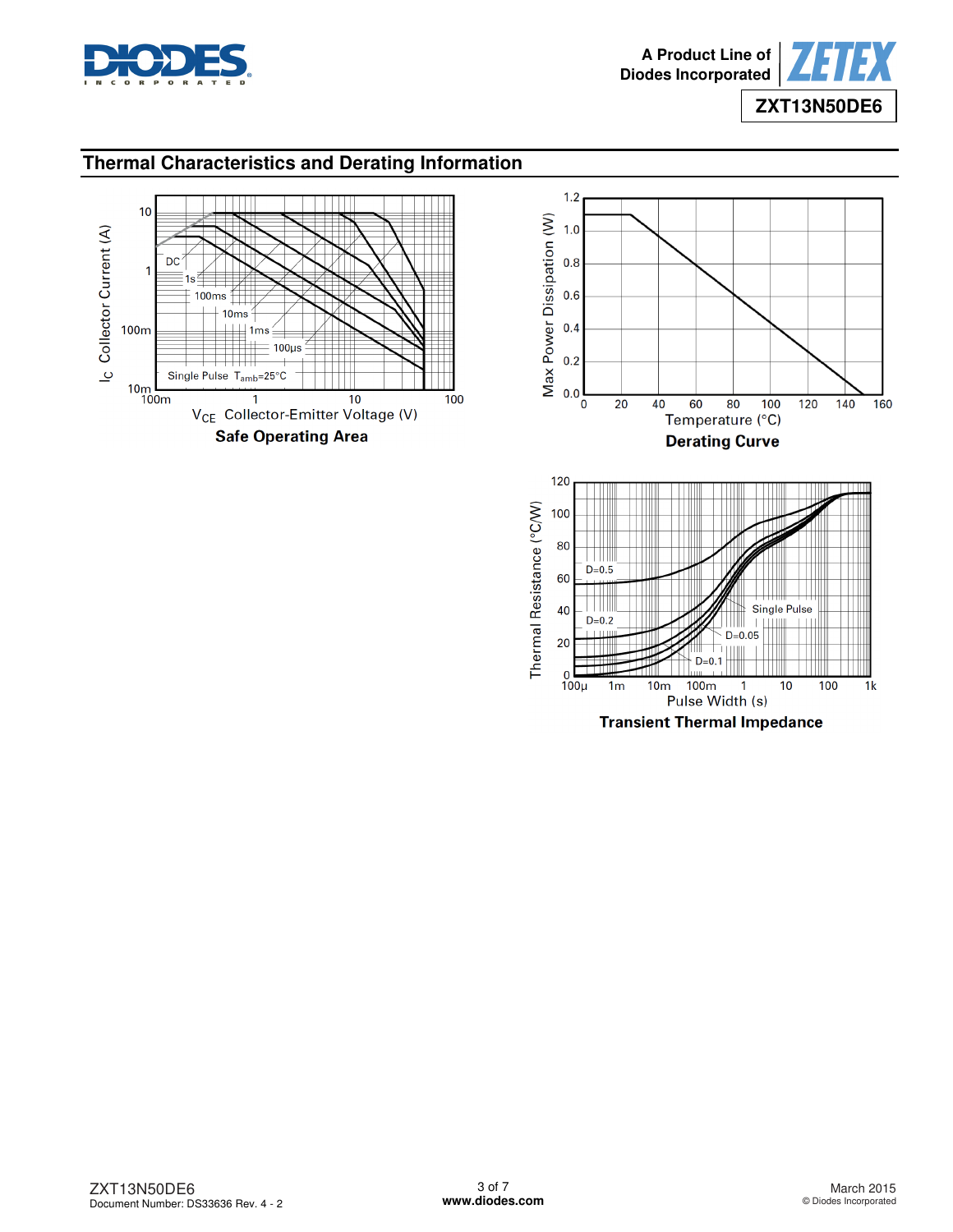



| <b>Electrical Characteristics</b> ( $@T_A = +25$ °C, unless otherwise specified.) |                         |                          |                          |                          |             |                                              |  |
|-----------------------------------------------------------------------------------|-------------------------|--------------------------|--------------------------|--------------------------|-------------|----------------------------------------------|--|
| Characteristic                                                                    | Symbol                  | Min                      | Typ                      | <b>Max</b>               | <b>Unit</b> | <b>Test Condition</b>                        |  |
| <b>OFF CHARACTERISTICS</b>                                                        |                         |                          |                          |                          |             |                                              |  |
| Collector-Base Breakdown Voltage                                                  | <b>BV<sub>CBO</sub></b> | 100                      | 190                      | —                        | $\vee$      | $I_C = 100 \mu A$                            |  |
| Collector-Emitter Breakdown Voltage (Note 10)                                     | <b>BV<sub>CEO</sub></b> | 50                       | 70                       |                          | $\vee$      | $c = 10mA$                                   |  |
| Emitter-Base Breakdown Voltage                                                    | BV <sub>EBO</sub>       | 7.5                      | 8.5                      | $\overline{\phantom{0}}$ | $\vee$      | $I_E = 100 \mu A$                            |  |
| Collector-Base Cutoff Current                                                     | <b>I</b> CBO            | $\overline{\phantom{0}}$ | $\overline{\phantom{0}}$ | 100                      | nA          | $V_{CB} = 80V$                               |  |
| <b>Emitter Cutoff Current</b>                                                     | <b>IEBO</b>             | $\qquad \qquad$          | $\overline{\phantom{0}}$ | 100                      | nA          | $V_{EB} = 6V$                                |  |
| <b>Collector-Emitter Cutoff Current</b>                                           | $I_{CES}$               | —                        | $\overline{\phantom{0}}$ | 100                      | nA          | $V_{CES} = 80V$                              |  |
| <b>ON CHARACTERISTICS (Note 10)</b>                                               |                         |                          |                          |                          |             |                                              |  |
|                                                                                   |                         | 250                      | 400                      | $\qquad \qquad -$        |             | $I_C = 10mA, V_{CE} = 2V$                    |  |
| <b>DC Current Gain</b>                                                            |                         | 300                      | 450                      | 900                      |             | $I_C = 1A, V_{CE} = 2V$                      |  |
|                                                                                   | $h_{FE}$                | 100                      | 220                      | $\overline{\phantom{0}}$ |             | $I_C = 4A$ , $V_{CE} = 2V$                   |  |
|                                                                                   |                         | 10                       | 30                       | —                        |             | $I_C = 10A, V_{CE} = 2V$                     |  |
|                                                                                   |                         | $\overline{\phantom{0}}$ | 8                        | 12                       | mV          | $I_C = 100 \text{mA}$ , $I_B = 10 \text{mA}$ |  |
|                                                                                   | VCE(sat)                | $\overline{\phantom{0}}$ | 75                       | 100                      |             | $I_C = 1A$ , $I_B = 10mA$                    |  |
| Collector-Emitter Saturation Voltage                                              |                         | $\qquad \qquad$          | 150                      | 200                      |             | $I_C = 3A$ , $I_B = 50mA$                    |  |
|                                                                                   |                         | $\qquad \qquad$          | 175                      | 230                      |             | $I_C = 4A$ , $I_B = 100mA$                   |  |
|                                                                                   |                         | —                        | 145                      | 180                      |             | $I_C = 4A$ , $I_B = 400mA$                   |  |
| Base-Emitter Saturation Voltage                                                   | $V_{BE(sat)}$           | —                        | —                        | 1.0                      | $\vee$      | $I_C = 4A$ , $I_B = 100mA$                   |  |
| Base-Emitter Turn-On Voltage                                                      | $V_{BE(on)}$            |                          | $\overline{\phantom{0}}$ | 0.9                      | $\vee$      | $I_C = 4A$ , $V_{CE} = 2V$                   |  |
| <b>SMALL SIGNAL CHARACTERISTICS</b>                                               |                         |                          |                          |                          |             |                                              |  |
| <b>Current Gain-Bandwidth Product</b>                                             | $f_T$                   |                          | 115                      | $\qquad \qquad -$        | <b>MHz</b>  | $V_{CE} = 10V$ , $I_C = 50mA$ , $f = 50MHz$  |  |
| <b>Output Capacitance</b>                                                         | $C_{\rm obo}$           | —                        | 31                       | $\overline{\phantom{0}}$ | pF          | $V_{CB} = 10V$ , f = 1MHz                    |  |
| Turn-On Time                                                                      | $t_{(on)}$              | —                        | 220                      | $\overline{\phantom{0}}$ | ns          | $V_{CC} = 10V, I_C = 1A$                     |  |
| Turn-Off Time                                                                     | $t_{(off)}$             |                          | 830                      | —                        | ns          | $I_{B1} = I_{B2} = 20mA$                     |  |

Note: 10. Measured under pulsed conditions. Pulse width ≤ 300µs. Duty cycle ≤ 2%.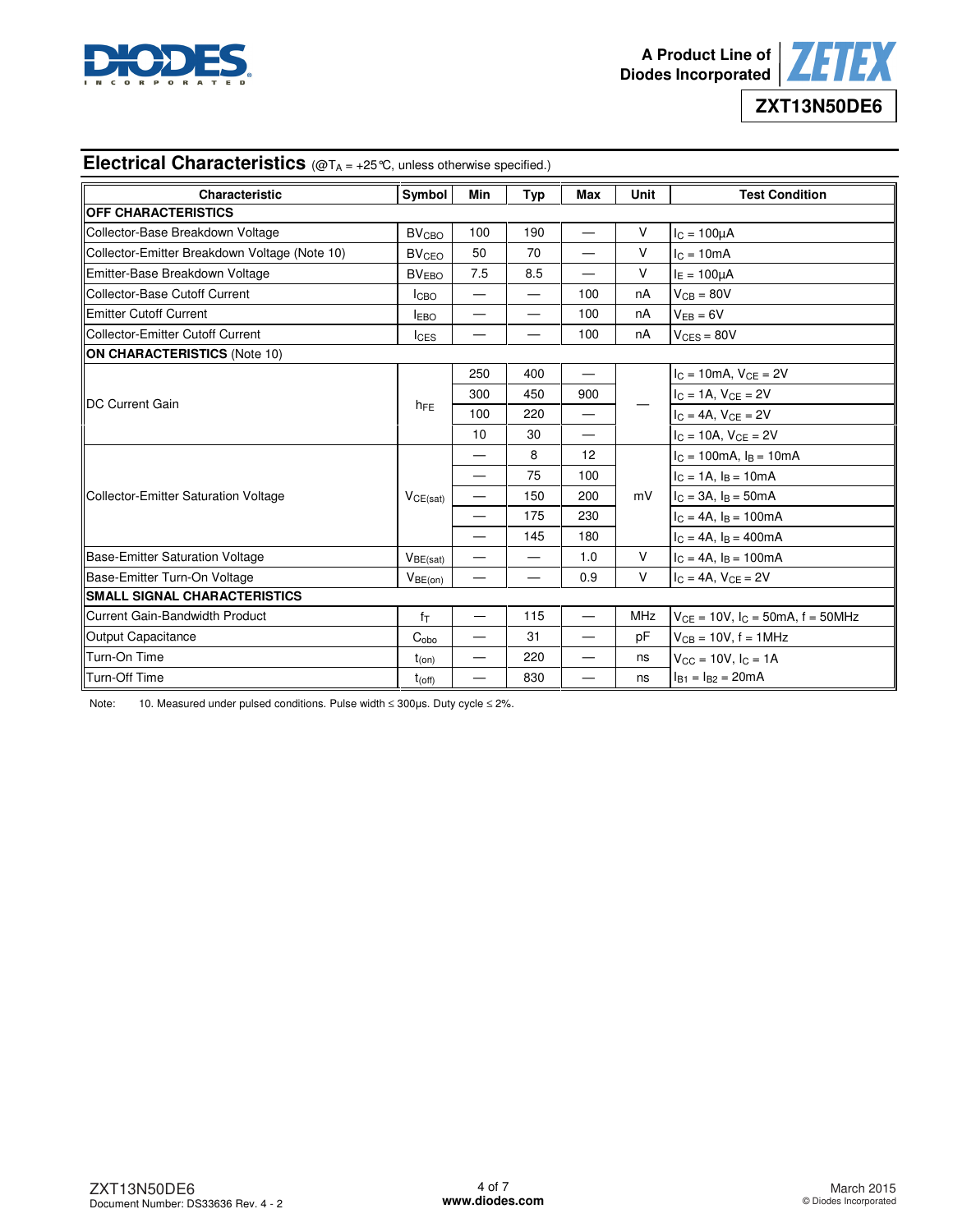

# **Typical Electrical Characteristics** (@TA = +25°C, unless otherwise specified.)





 $0.25$ 

 $V_{BE(SAT)}$  v  $I_C$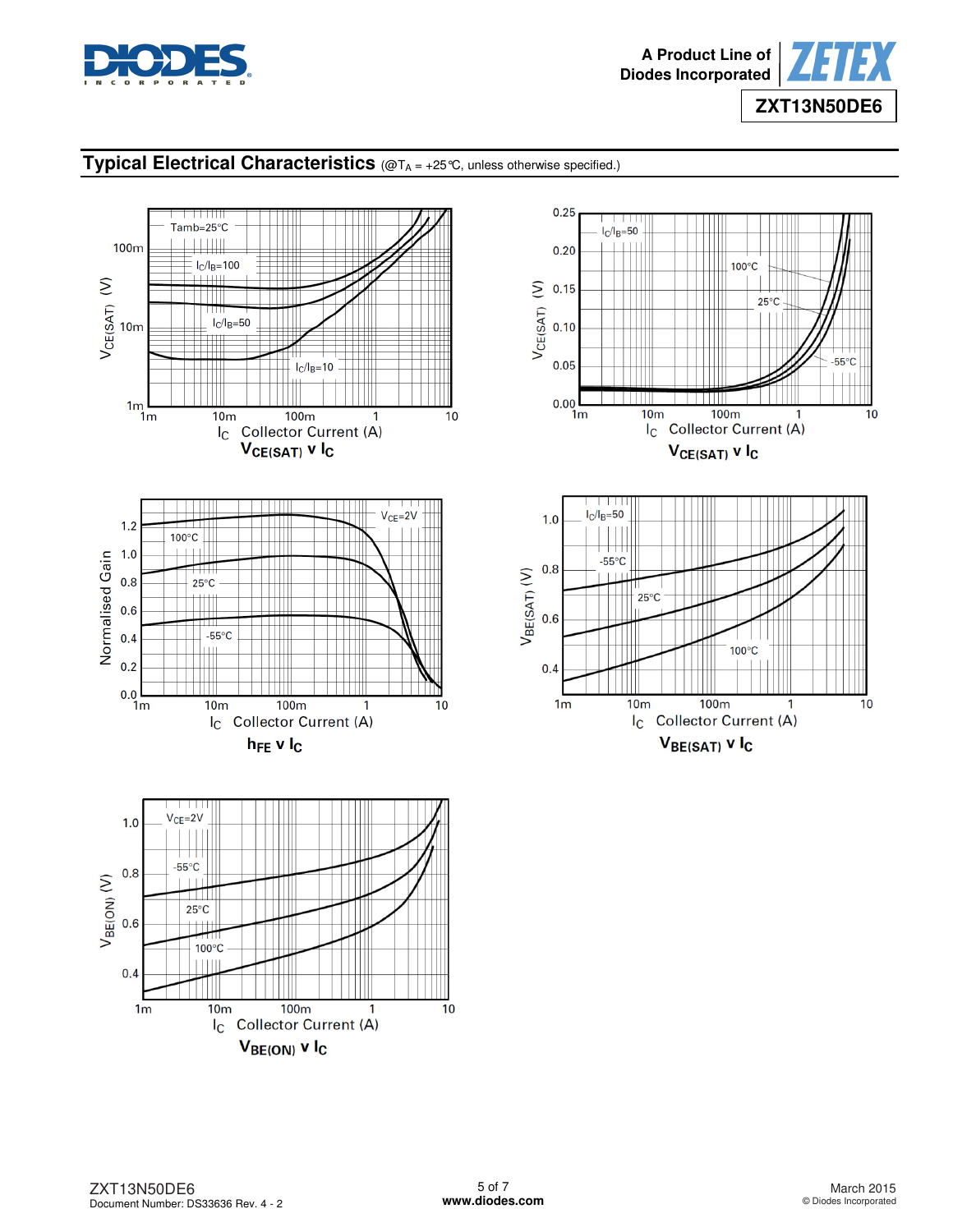

## **Package Outline Dimensions**

Please see AP02002 at [http://www.diodes.com/datasheets/ap02002.pdf fo](http://www.diodes.com/datasheets/ap02002.pdf)r the latest version.



## **Suggested Pad Layout**

Please see AP02001 at [http://www.diodes.com/datasheets/ap02001.pdf fo](http://www.diodes.com/datasheets/ap02001.pdf)r the latest version.



| <b>Dimensions</b> | Value (in mm) |
|-------------------|---------------|
| r.                | 2.40          |
| C1                | 0.95          |
| G                 | 1.60          |
| x                 | 0.55          |
|                   | 0.80          |
|                   | 3.20          |